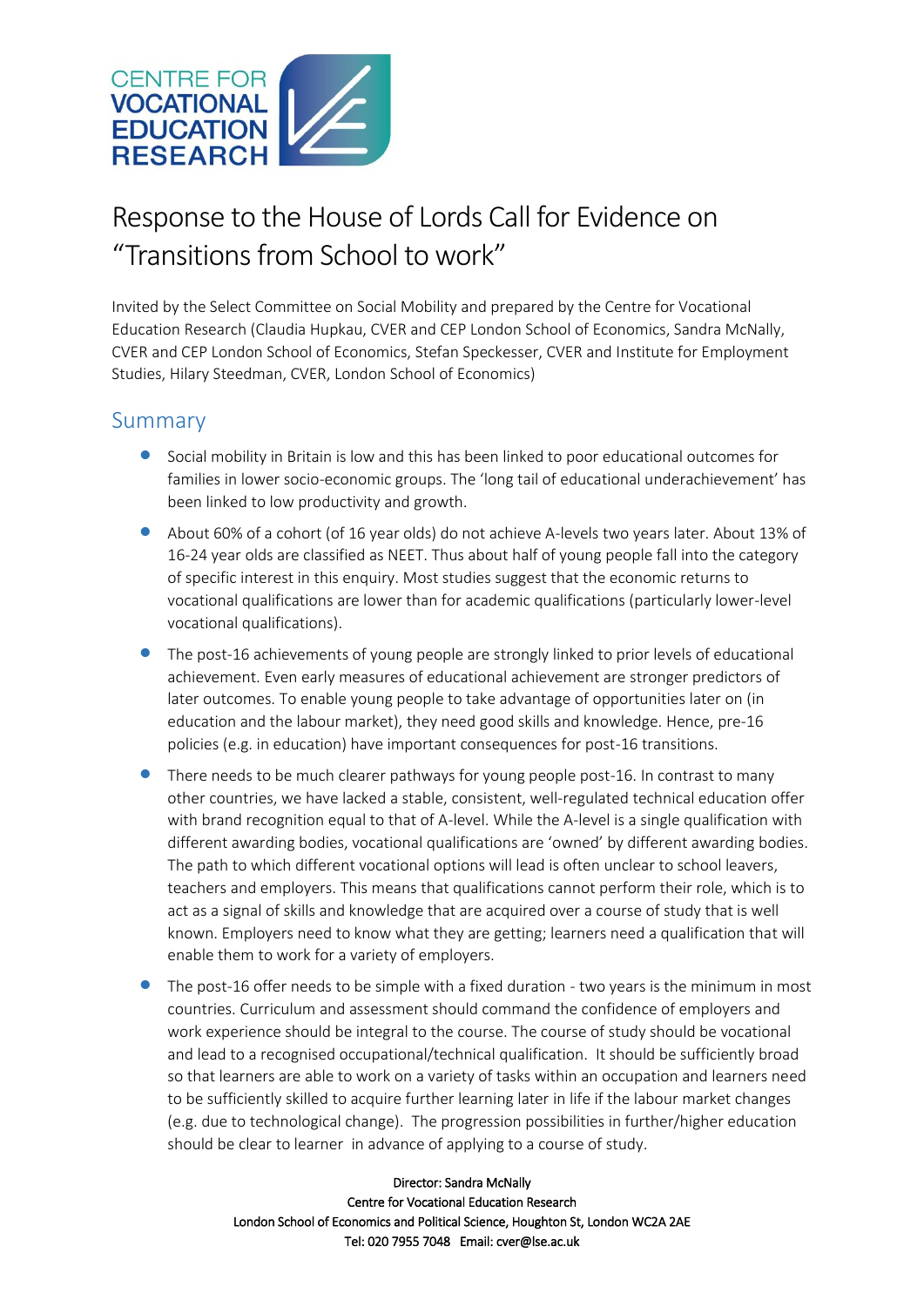# Background

- 1. For many years, researchers in the CEP have undertaken work about social mobility (e.g. Blanden et al. 2005; Blanden 2009) showing low and declining social mobility in Britain. Social mobility – or 'intergenerational mobility' as economists prefer to call it – measures the degree to which people's social status changes between generations. It is seen by many as a measure of the equality of life opportunities. If 'social mobility' is to improve in Britain, a fundamental issue is the education opportunities for young people who do not do pursue Alevels. This is about 60% of a cohort (Hupkau et al. 2015). About 13% of those aged 16-24 are classified as NEET (Mirza-Davies, 2015). Thus about half of young people fall into the category of specific interest in this inquiry. This group are not as high-achieving (prior to 16) as the group that pursue A-levels. They are more likely to fall into the oft-quoted 'long tail of underachievement' which is such a problem for the UK in terms of education and productivity (McNally, 2012; LSE Growth Commission, 2013).
- 2. The (BIS-funded) Centre for Vocational Education Research (CVER) was set up in March 2015. Much of our research is directly connected with the focus of this inquiry. It is early days in our research programme and we will be able to provide much more detailed information on these issues in the coming months. However, we have provided responses to these main issues insofar as we can.
- 3. Some of the evidence presented in this document resulted from a research project on "Youth transitions to and within the labour market" (commissioned by BIS and led by Stefan Speckesser –collaborating with King's College (Augustin De Coulon) and the National Institute of Economic and Social Research (Richard Dorsett). Project work ended in March 2015 and three major reports are forthcoming as BIS Research Reports: (i) A literature review, ii) Education and labour market trends affecting 16-to-24 year olds and the impact on adult employment trajectories and iii) Findings of descriptive and econometric analyses.
- 4. We also draw on new work we are undertaking at the Centre for Vocational Education Research using administrative data on all pupils in England. We make reference to the cohort of students who undertook GCSEs in 2010, where we trace what they went on to do at age 17, 18 and 19 (Hupkau, McNally, Ruiz-Valenzuela, 2015).

# What are the most significant factors that affect the social mobility and employment outcomes of young people in the transition from school into the work place? (Q1)

5. The project by Speckesser et al. (op.cit) presents findings of a systematic literature review of the quantitative evidence on the changing activity pattern of youth transitions in the UK over the past 40 years. The main aim of this review was to understand the drivers and barriers of transitions into the labour market and their long-term effects on subsequent labour market trajectories of all young people after the end of compulsory schooling. They present the evidence in relation to six important variables affecting employment outcomes and social mobility of young people: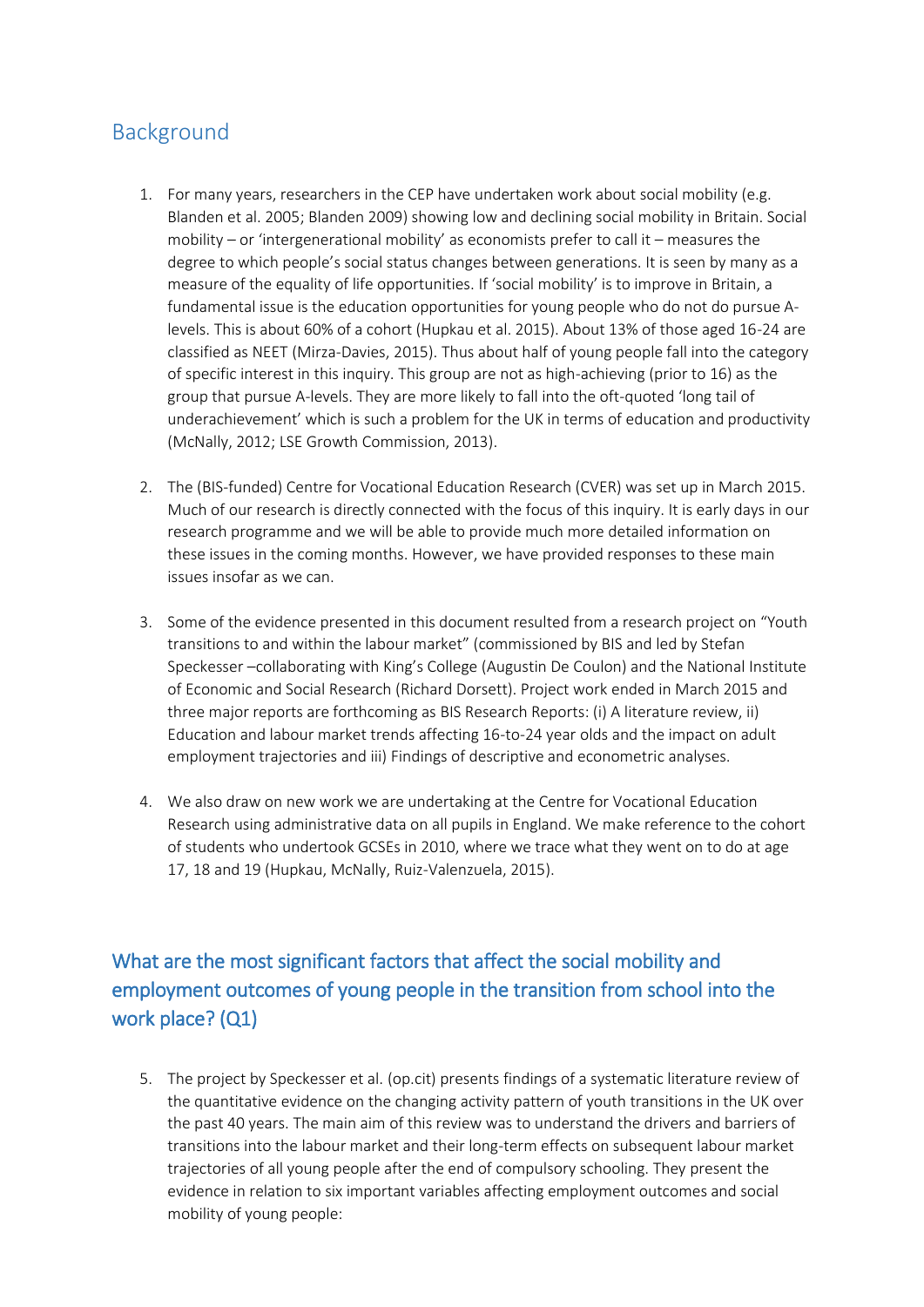- Individual characteristics (as gender, ethnicity, disability) to identify particular "at risk groups" in the transition into the labour market
- Educational achievement and experience
- Social and family background
- Drivers and barriers created by the external environment
- The impact of initial transitions on later adult outcomes
- The role of policy facilitating youth transitions (which we discuss in relation to Q3).

### Individual characteristics (as gender, ethnicity, disability) to identify particular 'at risk groups' in the transition into the labour market

- 6. There is evidence of a gender-based division in post-16 educational and occupational preferences, although this is situated in the context of a generally improved landscape of educational and labour market opportunities for girls. Females were considerably more likely than their male counterparts to choose a non-vocational educational track post-16 (e.g. Andrews and Bradley 1997). They are also less likely than males to undertake work-based training at the end of compulsory education or to embark on government-sponsored training schemes. While males are more likely to undertake vocational routes, they are also at higher risk of being unemployed or NEET after the end of their compulsory education. (Crawford et al., 2011).
- 7. There are relatively few studies considering the specific role of ethnicity in shaping young people's outcomes, both in the short and medium-term (Dorsett and Lucchino, 2013a; Bradley and Lenton, 2007; Payne, 2001). These few studies consider ethnicity as a predictor of youth transitions find that non-white 16 year-olds are more likely to engage in FE after finishing compulsory education than their white counterparts.
- 8. Young people with a health condition are more likely to choose a non-vocational path in postcompulsory education, and less likely to undertake government-sponsored youth training. Individuals with life-limiting health conditions or disabilities are also less likely to embark on an extended 'educational trajectory' (Dorsett and Lucchino, 2013a).

#### Educational achievement and experience

- 9. There is strong evidence that the risk of unemployment in the early career of young labour market entrants differs according to their prior level of educational attainment, which can be observed in Key Stage 4 differences in attainment, but also along the whole education trajectory from early on.
- 10. Attainment at early stages of school education/in mid-childhood i.e. prior to entry into secondary school – emerges from the literature as an important factor influencing young people's trajectories upon entry to the labour market. For example, this is shown by Crawford et al. (2011) who use data from the Longitudinal Survey of Young People in England to model the predictors of young people's destinations at age 17-18 and age 18-19. Amongst their findings is the rather surprising one that at age 18-19, young people in non-university fulltime study have lower education achievement at age 11 (i.e. Key Stage 2 tests) than young people who have left full-time education.
- 11. In recent work using linked administrative data, Hupkau et al. (2015), find a strong correlation between activity from ages 17-19 and KS2 qualifications (i.e. at age 11). We might define 'achievers' and 'low achievers' (respectively) as those who attain at least the expected level at age 11 (i.e. level 4 and above) and those who do not attain this level. 61% of 'low achievers' at age 11 are studying for low-level qualifications at age 17 (i.e. defined as only level 1 or level 2 courses of study) compared to 26.5% of 'achievers'. At age 18, 44% of 'low achievers' are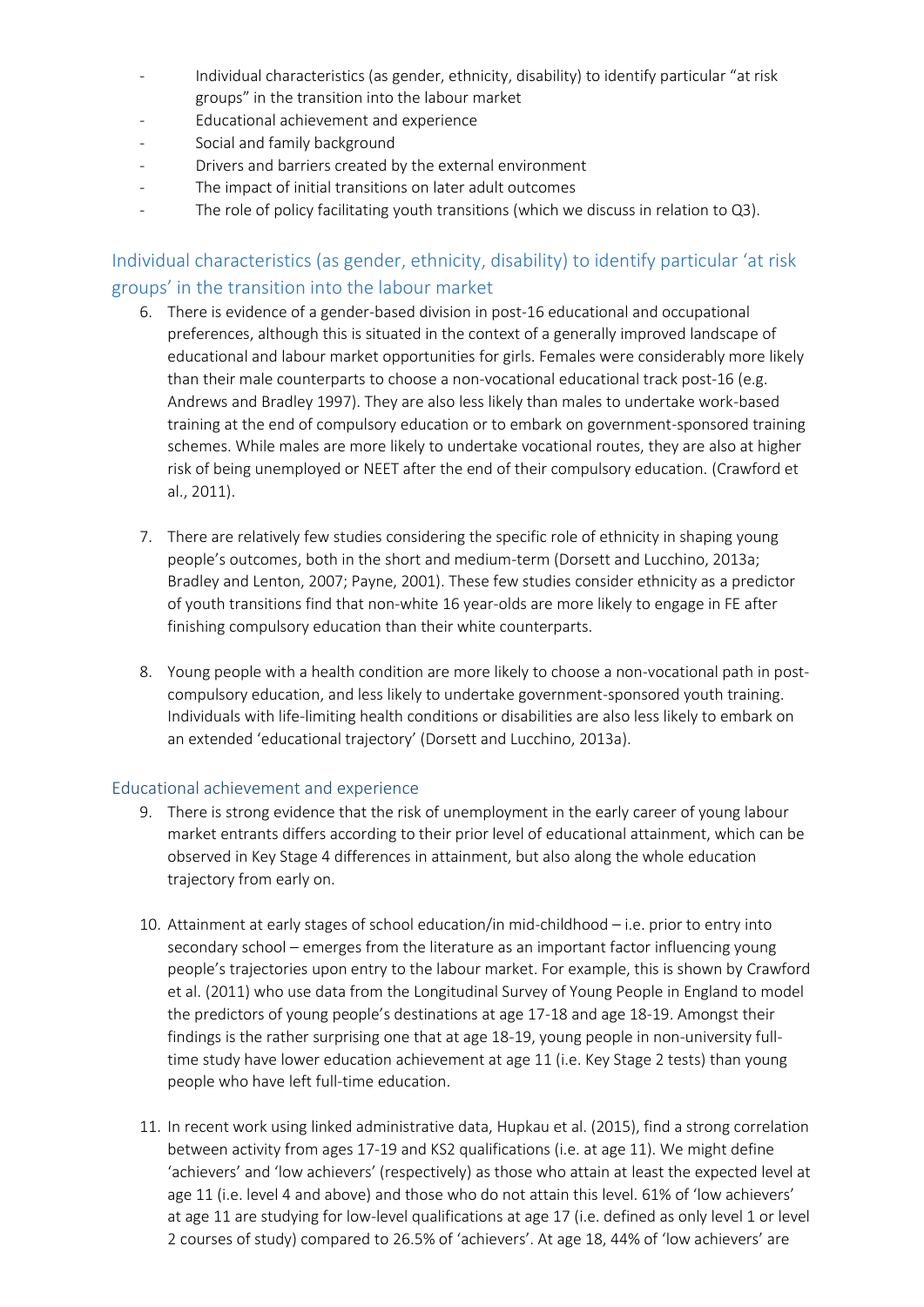studying only these low-level qualifications compared to 14.4% of achievers. Furthermore both at age 17 and age 18, students who were low achievers at age 11 are twice as likely to be not observed in the formal education sector.

12. Besides educational trajectories and attainment, other experiences of young people in their teenage years are identified as having an impact on their short- and medium-term outcomes. For example, early pregnancy is identified by Dorsett and Lucchino (2013a) as a very significant predictor of negative outcomes in the trajectory from school-to-work. Early labour market experiences, such as having a part-time job whilst at school, have a potential positive effect on post-16 outcomes.

#### Social and family background

- 13. The extent to which young people's opportunities and chances are influenced or determined by their socio-economic and parental background is examined widely in the literature. Some of the central findings are as follows:
- Parental education and social class are strong predictors of the likelihood of staying on in education post-16. Conversely, individuals from unskilled working-class families (i.e. those working in routine and semi routine occupations) are far more likely to be employed at age 19-20 than their counterparts, and moderately more likely to be NEET.
- At age 18-19, young people whose parents have degrees are more likely to continue in education (which, at this stage, is likely to be higher education) rather than take a job (with or without training).
- Young people who do not progress to university are more likely to come from areas of high levels of socio-economic deprivation

### Drivers and barriers created by the external environment

- 14. In the short-term, a number of papers find that high youth unemployment increases the probability of deciding to stay in education (Clark, 2011; Bradley and Lenton, 2007; and Tumino and Taylor, 2012). However, high unemployment rates increase the probability of becoming unemployed after leaving education (e.g. Kalwij, 2004; and Taylor. 2013).
- 15. Speckesser et al. show the effect of experiencing high youth unemployment on subsequent adult employment trajectories ('scarring' effects of youth unemployment) exploiting the differences in labour market conditions people face when initially making a transition from education to employment. Using a pooled dataset of the birth cohorts 1958- 1997 from the Labour Force Survey (LFS), bad labour market conditions at entry are shown to have significant effects on subsequent life course trajectories confirming the 'scarring' effect found with the National Child Development Study (Gregg 2001) for the 1958 birth cohort.

### The impact of initial transitions on later adult outcomes

- 16. The long-term consequences of initial transitions are a recurrent theme in the literature. The general finding is that unsuccessful transitions into the labour market represent a burden for future career development (Dorsett and Lucchino, 2013b; Kalwij, 2004; Narendranathan and Elias, 1993; Gregg, 2001).
- 17. Speckesser et al. use UK data from European Union Labour Force Survey 'Ad hoc module' on the 'Entry of young people into the labour market' (AHM 2009) to investigate the long-term impact of initial transitions of young people after leaving education. This analysis shows a significant impact of the duration of the initial transition (i.e. the time between leaving education and first significant employment) on adult employment rates. The long-term employment rate (as percentage of the overall cohort) decreases by about 0.2 percentage points for every additional month of the initial transition.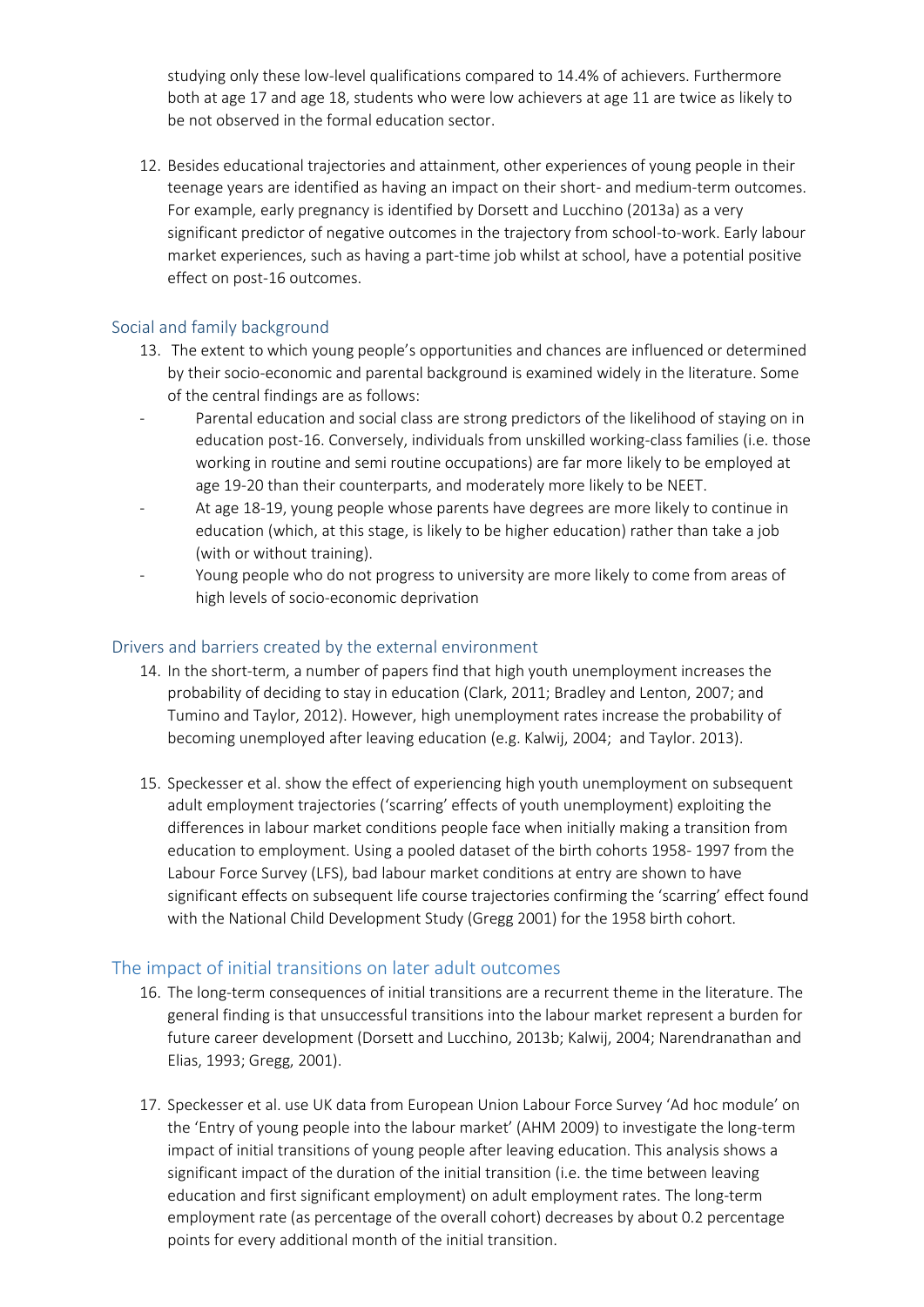### Summary of the factors affecting social mobility

18. Educational attainment is the most important determinant of long-term labour market success (even if measured early in a person's live) and depends both on schooling and family background. There are also significant differences in transitions patterns by gender and ethnic origin. Furthermore, being outside education or work (after compulsory schooling) has a significant negative impact on adult employment. This suggests the importance of policies which aim to enable young people to gain access to early labour market experience.

### Young people who do not follow the A-Level and higher education route, and are not classified as NEET. What is known about the young people in this group? (Q2)

- 19. Hupkau et al. (2015) have been documenting the broad routes students between age 17 and 19 (for a full cohort of students in England who undertook GCSE (or equivalent) exams in 2010). At age 17, about 60% of students are studying for AS/A-levels and/or 'level 3' vocational education. By age 18, this group is divided into 3 groups (A-level only: 23%; some combination of A-level and vocational: 16%, and vocational level 3: 21%). A relatively small proportion progress to level 4 or above at age 19 (26% of the original cohort) – most of whom go to Higher Education. Very few students access higher-level vocational education (i.e. 'level 4+') at age 19. The avenue to Higher Education is most likely through A-levels only or a mixture of A-levels and level 3 vocational qualifications (7.6% of the original cohort). Most students who do not do any A-levels at all do not enter higher education (at least at this age).
- 20. There are many students who only access level 1 or level 2 qualifications post-16. About 34% of 17 year olds fall into this category. At age 18 and 19, the percentages (of the original cohort) are 21% and 15% respectively. There is some transition in and out of education between the ages of 16 and 19.
- 21. There is a high share of individuals who are stuck on low level learning (level 1 or level 2). Of the cohort analysed in Hupkau et al. (2015), 20% were doing learning on low levels for at least 2 out of 3 years post 16. Unsurprisingly, the share is even higher among 'low achievers'<sup>1</sup>: it stood at 37%.
- 22. Overall, achievement at age 16 is a very strong predictor of the type of educational path students follow post 16. Only about a third of 'low achieving' students follow a level 3 route at age 17 and 18, and in 75% of cases this does not include any A-levels or equivalents. Hence, these level 3 routes are very unlikely to lead to Higher Education.
- 23. Apprenticeships are widely regarded as a valuable alternative to more academic routes. But in reality very few young people in the cohort analysed in Hupkau et al. (2015) enter apprenticeships: only 6.4% enter at age 17, 7.7% participate at age 18 and 8.9% participate at age 19. Most apprenticeships of young people in this cohort are at level 2, even though level 3 apprenticeships become more relevant at ages 18 and 19. Apprenticeships above level 3 are almost entirely absent, which is coherent with the overall composition of apprenticeships and also holds true among adult apprentices (Hupkau, 2015).
- 24. Of those who enter apprenticeship at age 17, 64% had not achieved 5 GCSEs at grades A\*-C including English and Maths (versus 44.8% in the overall cohort). This is suggestive of apprenticeships at early age being a non-academic alternative for comparatively "low

**.** 

<sup>&</sup>lt;sup>1</sup> Here defined as students who did not achieve the equivalent of 5 GCSEs at A\*-C including English and Maths at the end of KS4.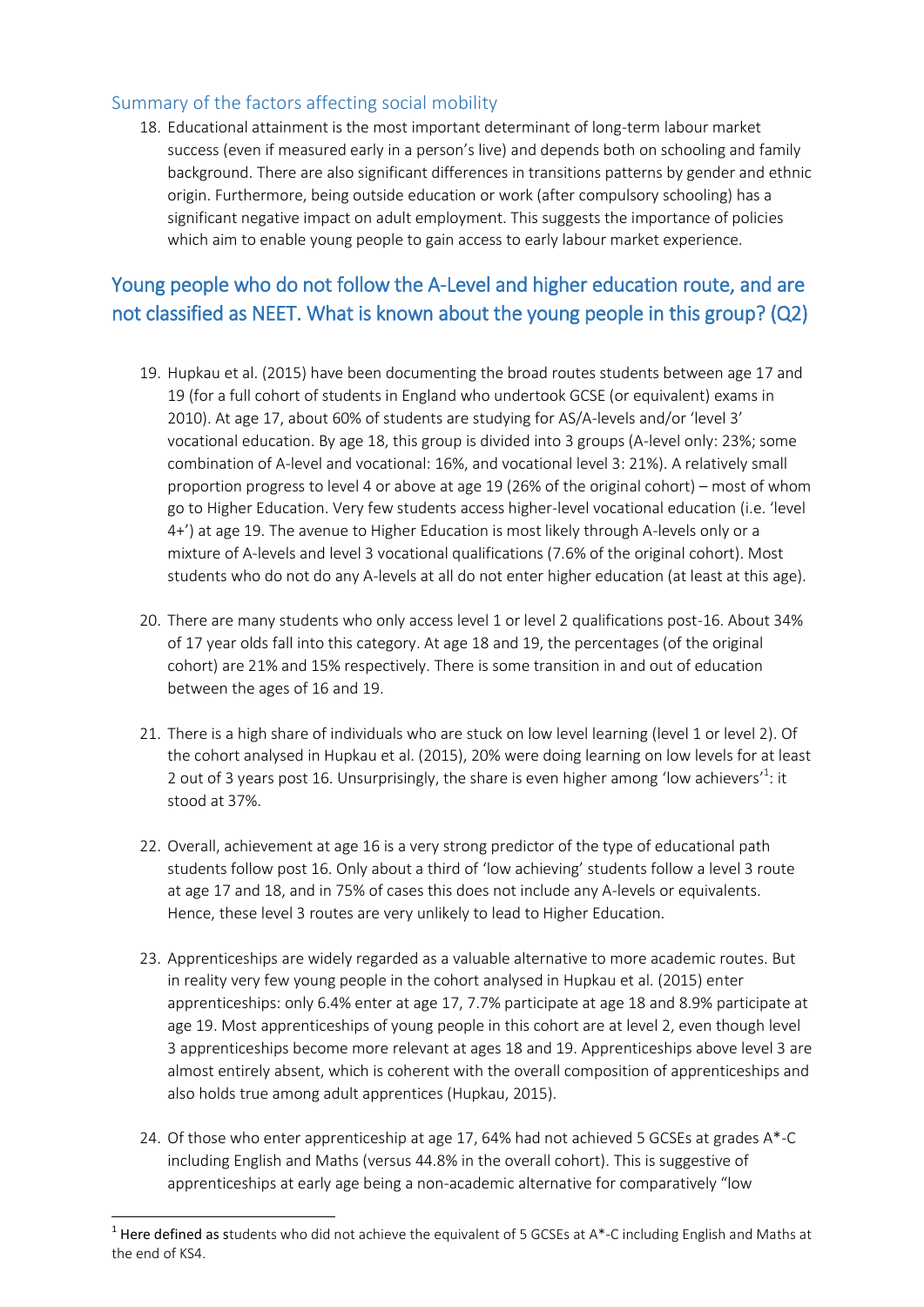achievers". They are also unrepresentative in terms of gender and ethnicity: 58% are male, and 91% are white (versus 82.7% overall cohort).

- 25. Higher level (level 4 or 5) apprenticeships are extremely rare up to age  $19^2$  and they tend to be for 'high-achievers' at GCSE and/or A-levels.
- 26. We do not yet know much about the longer-term effects of young people's particular transition patterns from school to FE and beyond. This will be a subject of study for CVER in the coming months.
- 27. However, there is some quantitative evidence on post-16 learning and employment in two recent IES studies. One analysis was based on a rich face-to-face survey of a cohort of young people in Newham (Wiseman et al. 2013) and more recently, we analysed administrative data of school-leavers linked to post-16 data on employment and education outcomes at censuslevel (Speckesser et al. 2015). These studies show some of the great diversity of people after KS4 if they don't follow the Sixth Form route or direct entry in the labour market, either directly following GCSE's or after another year or two of full-time education.
- 28. In the survey-based project based in Newham, Wiseman et al. (2013) analysed the education and labour market experiences of young people, who decided not to go to Sixth Form. Specifically, it investigated the different activities of 445 young Newham residents, aged between 22 and 25 in early 2013, who lived in the Borough when undertaking their GCSEs. 358 (80%) initially pursed FE, 22 entered Apprenticeship and 65 entered employment directly. Three years later (post-GCSE), 68% of those starting work directly after GCSE were found to be still working, compared to 83% of those who had done an apprenticeship and only 39% who had pursued FE. Those who go to FE at age 16 are a diverse group: there is one group who go to FE so as to orientate themselves towards occupations/professions and make successful transitions after about two years. However, another group continues to invest in education, and continue to study in the FE sector. We don't yet know the motivations of this latter group and whether or not they have made the right decision to stay on.
- 29. More recently, IES and King's College analysed the available administrative data for a recent cohort of school leavers (2010/11 Key Stage 4 census data) merged to the post-16 status information from the National Client Caseload Information System (NCCIS), providing a large monthly panel of labour market and education outcomes for 175,000+ school leavers in England. Based on transition modelling, they find that good GCSEs are important for successful post-16 education and labour market participation, while lower KS4 achievement is associated with complex post-16 activities, including NEET experiences.

### What can be said about economic returns to non-A-level, non-HE educational pathways?

30. The economic literature generally finds higher wage returns to academic qualifications compared to vocational qualifications. However, there are positive returns to higher-level vocational qualifications. The evidence on returns to low-level qualifications generally finds a very low earnings returns, with the exception of some areas (e.g. level 2 STEM courses) – e.g. Dearden et al. (2002, 2004), McIntosh (2004). This is often based on analysis of the cohort studies (e.g. British Cohort Study) where it is possible to follow people from birth to adult life

**.** 

<sup>&</sup>lt;sup>2</sup> Analysis of ILR data for young people between the ages 16 to 24 undertaken by CVER showed that most apprenticeships at level 4 or 5 are done by 20-22 year olds. The overall share of level 4 and 5 apprenticeship in the academic year 2012/13 among all apprenticeships was less than 1% (1,811 apprenticeships out of 207,643).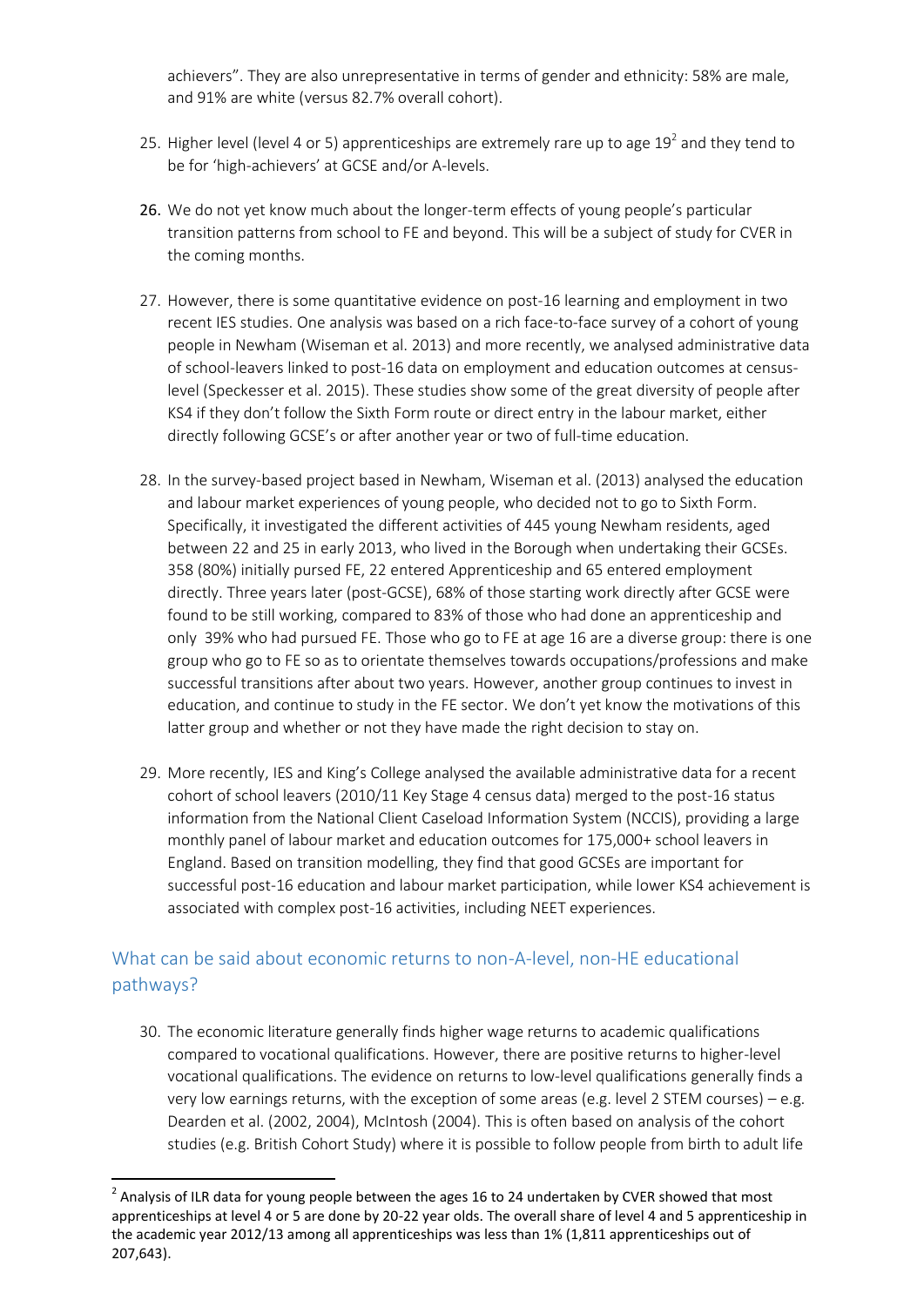and control for detailed characteristics that differ between people who pursue low-level vocational qualifications and others. However, more recent studies using administrative data (Bibby et al. 2014) find positive returns to post-16 low-level qualifications (such as level 1 and 2). The data have many advantages including their huge size. However, estimates of returns are based on comparing 'completers' to 'non-completers' of particular qualifications. These groups may be different for reasons that are unobservable to analysts. Arguably the 'control group' (i.e. non-completers) is worse than used in studies based on survey data.

- 31. One of the tasks of CVER will be to re-assess this question using all available data sets (survey and administrative) and make use of the more detailed data that will become available to look at this question (i.e. administrative data matching pupil-level data to subsequent educational outcomes in further and higher education, to labour market earnings and employment).
- 32. However, there should be no presumption that completing education at levels 1 or 2 is at all desirable for young people. OECD studies show how badly the UK fares with respect to higher-level vocational education (Musset and Field, 2014).

## Does the current transition system support young people who do not follow the A-Level and higher education route to perform better in terms of employment outcomes? (Q3)

### The role of policy facilitating youth transitions

- 33. Policy interventions, such as the provision of job centres (labour market support, work experience programmes, etc.) or changes in the funding and availability of further education places can have a direct or indirect impact on the timing of and on the type of transitions made by young people when leaving school. In this respect, some studies consider the impact of participation in specific government-sponsored training initiatives and labour market programmes on the employment prospects of individual participants.
- 34. Main and Shelly (1990) and Dolton et al. (1994) both assess the impact of the Youth Training Scheme (YTS) on participants' labour market outcomes. The YTS was introduced in 1983, targeted at 16-17 year-olds, and it offered access to subsidised training provided by firms, complemented by a component of off-the-job training. Dolton et al. (1994) also assess the effect of the YTS for school leavers on the time it takes to move into their first job and time taken to move into their first 'good job', using data from the Youth Cohort study. Overall the authors find that participation in the YTS lowered the employment opportunities for men but not for women, compared to non-participants. Moreover, YTS participation improved the likelihood of women finding a 'good job'. However the studies have some issues in the extent to which participants are really comparable to non-participants.

#### What is known about successful routes?

35. Speckesser et al. analyse the impact of in-education experience and initial school-to-work transitions of young people on the first 'significant employment' (i.e. of more than three months) for four birth cohorts (between 1975-1994) using UK data from the European Union Labour Force Survey. This shows evidence of the comparatively higher effectiveness of FEoptions in the workplace or when work experience (includes both self-initiated as well as FEfacilitated) form part of the curriculum. Thus people do better when combining education with work experience or when undertaking apprenticeships, which has been a consistent finding in the literature in recent years. This is consistent with attempts by government policy to encourage work-related learning (e.g. apprenticeships), although the system as currently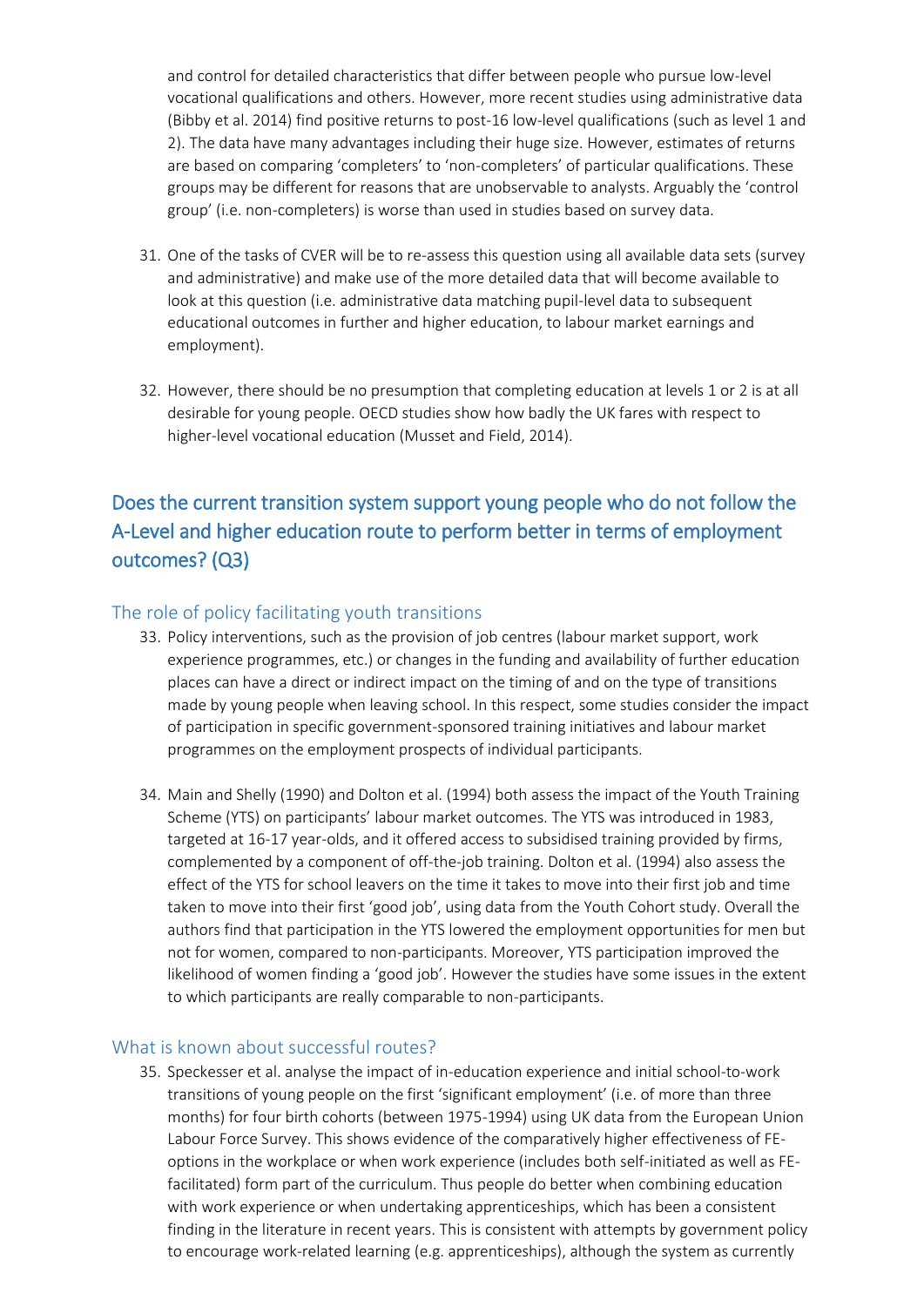developed is very unlike successful systems in Northern European countries where the emphasis is explicitly on young people rather than those who have been working for some time.

#### What is currently unknown?

36. In our view, systematic quantitative evidence is lacking on the importance of learning type, quality of education/employment and changes of status ('churning') on long-term measures of labour market success. This is mainly because of limitations of survey data that often do not include indicators of the nature of employment and training quality. We need this information early enough to be able to track longer-term outcomes in the labour market. Analysis of merged administrative data sets on education (NPD-ILR-HESA) in combination with data for employment (HMRC earnings and employment records) will provide a better opportunity to address these questions.

# How can the transition from school to work be improved for all young people, particularly for those who do not go on to study A-Levels and higher education? How can employers be encouraged to employ more young people from this group? (Q4)

### The post-16 offer

- 37. There needs to be much clearer pathways for young people post-16. The complexity of the system has long been identified (e.g. Steedman and West, 2003) – and yet all the same criticisms can still be applied: confusing complexity of pathways, poor progression opportunities and weak labour market linkages (note: relatively few young people enter Apprenticeships at the age of 19 or earlier).
- 38. In contrast to many other countries, France, Germany, Austria, Sweden, Singapore for example, we have lacked a stable, consistent, well-regulated technical education offer with brand recognition equal to that of A-level (Steedman, McIntosh and Green 2004). While the A-level is a single qualification with different awarding bodies, vocational qualifications are 'owned' by different awarding bodies. The path to which different vocational options will lead is often unclear to school leavers, teachers and employers. This means that qualifications cannot perform their role, which is to act as a signal of skills and knowledge that are acquired over a course of study that is well known. Employers need to know what they are getting; learners need a qualification that will enable them to work for a variety of employers.
- 39. The post-16 offer needs to be simple with a fixed duration two years is the minimum in most countries. Curriculum and assessment should command the confidence of employers and work experience should be integral to the course. The course of study should be vocational and lead to a recognised occupational/technical qualification. It should be sufficiently broad so that learners are able to work on a variety of tasks within an occupation and learners need to be sufficiently skilled to acquire further learning later in life if the labour market changes (e.g. due to technological change). The progression possibilities in further/higher education should be clear to learners in advance of applying to a course of study.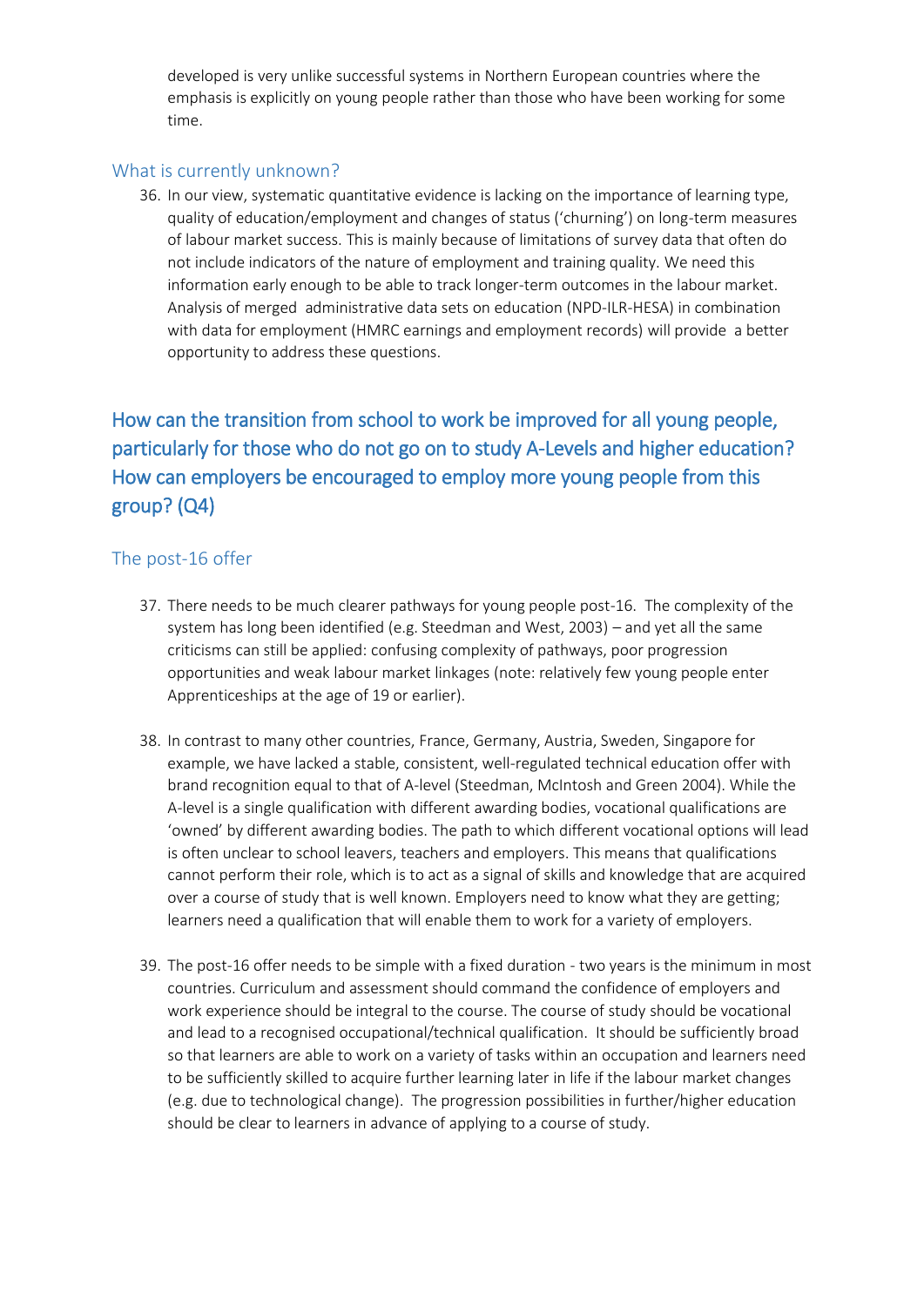### Careers information and guidance

- 40. Careers information and guidance has also widely considered to be a big problem in the UK system.<sup>3</sup> This needs to be taken seriously in schools to help students navigate their way through the education system. Schools need to be incentivised to make adequate time and resources available for their role here.
- 41. Activities and resources involved should to apply coherent model, i.e. with clear standards nationwide and access to all relevant national and local education and labour market information.
- 42. Good advice should rely on indicators of quality and labour market success of FE and HE, including the use of destinations data and employer feedback. It would also need to consider the diversity of pupils and should take advantage of local employers and post-16 education providers.
- 43. Groups with difficulties/schools in difficult areas, etc. should be particularly supported in such activity, for example through further resources for particular activities.

### Early labour market experience

1

- 44. Early labour market experience, both before and during further education, and vocational education in the workplace significantly reduces the time between leaving the education system and first significant employment.
- 45. KS4 could involve work experience directly in the curriculum as is the case in many other countries, including Germany (where pupils have compulsory internships in all tracks of the secondary schooling system). A number of proposals have been formulated to enhance the KS4 (or indeed KS3) curriculum by such activities, including for example, the Gatsby standards. To further guide improvements in this dimension, independent research should be used to evaluate the effectiveness of particular interventions.

<sup>&</sup>lt;sup>3</sup> http://www.suttontrust.com/newsarchive/half-university-advice-guidance-schools-inadequate/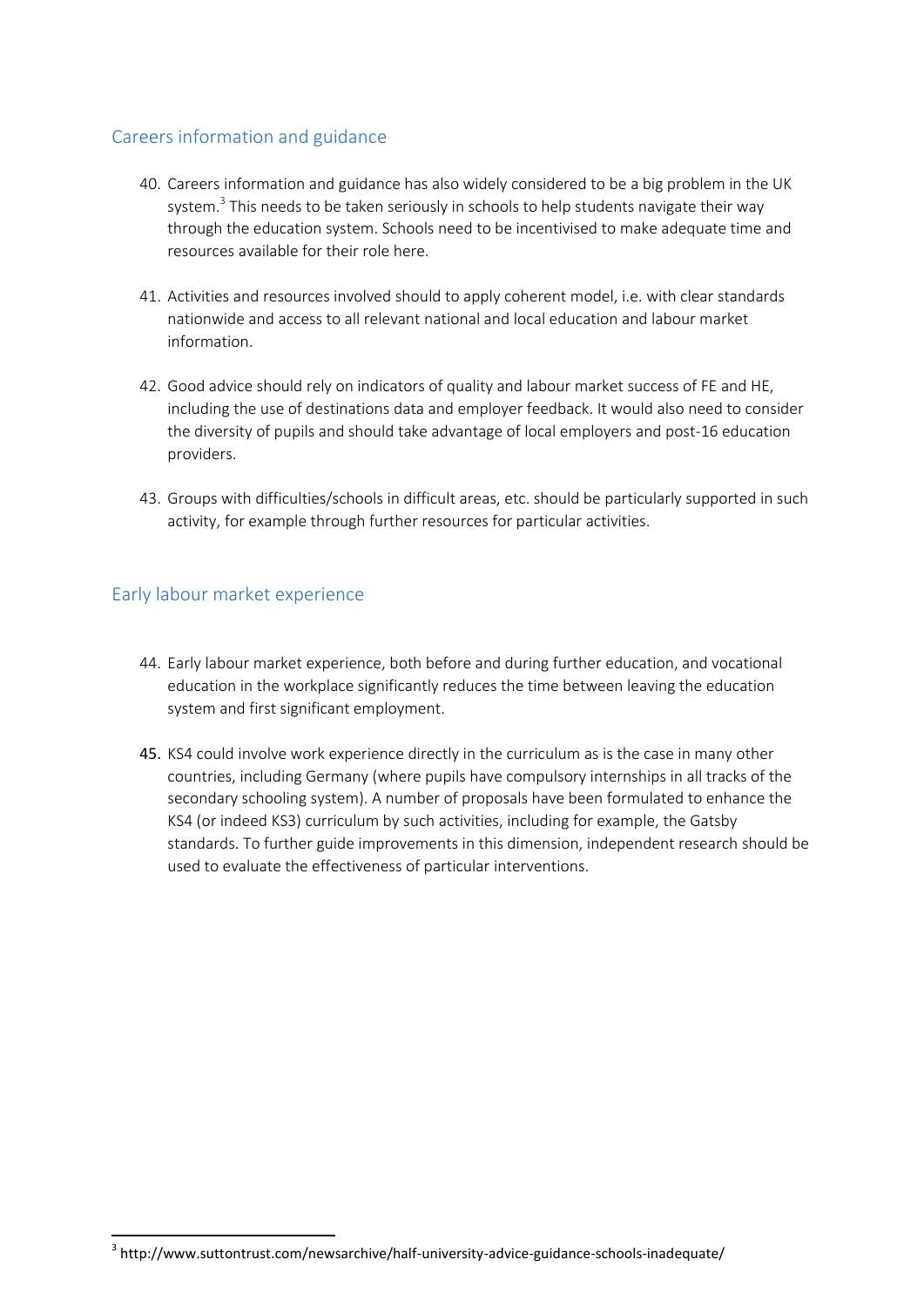### References

Andrews M and Bradley S (1997), 'Modelling the Transition from School and the Demand for Training in the United Kingdom', *Economica*, 64 (255), 387-413.

Blanden, J. (2009), How Much Can We Learn From International Comparisons of Intergenerational Mobility? CEP Discussion Paper.<http://cee.lse.ac.uk/ceedps/ceedp111.pdf>

Blanden, J., Gregg, P and Machin, S (2005), 'Educational Inequality and Intergenerational Mobility' in Stephen Machin and Anna Vignoles (eds.) *What's the Good of Education? The Economics of Education in the UK*, Princeton University Press, 2005.

Bibby, D., Buscha, F., Cerqua, A., Thomson, D. and Urwin, P. (2014). Estimation of the labour market returns to qualifications gained in English Further Education. BIS research paper. No . 195.

Bradley S and Lenton P (2007), 'Dropping out of post-compulsory education in the UK: an analysis of determinants and outcomes'*, Journal of Population Economics*, 20 (2), 299-328.

Clark D (2011), 'Do Recessions Keep Students in School? The Impact of Youth Unemployment on Enrolment in Post-compulsory education in England', Economica, 78 (311), 523-545.

Crawford C, Duckworth K, Vignoles A, Wyness G (2011), Young people's education and labour market choices aged 16/17 to 18/19, Research Report DFE-RR182, Department for Education.

Dearden, L., McIntosh, S., Myck, M. and Vignoles, A. (2002) 'The Returns to Academic and Vocational Qualifications in Britain,' *Bulletin of Economic Research*, 54, 249-274.

Dearden, L., McGranahan, L. and Sianesi, B. (2004) 'An In-Depth Analysis of the Returns to National Vocational Qualifications Obtained at Level 2,' Centre for Economic Performance Discussion Paper. <http://cee.lse.ac.uk/ceedps/ceedp46.pdf>

Dolton P, Makepeace G, and Treble J (1994), 'The Youth Training Scheme and the School-to-Work Transition', *Oxford Economic Papers*, 46 (4), 629-657.

Dorsett R, and Lucchino P (2013a), Visualising the school-to-work transition: an analysis using optimal matching, NIESR Discussion Paper, 414.

Dorsett R, and Lucchino P (2013b), Young people's labour market transitions: the role of early experiences, NIESR Discussion Paper, 419.

Gregg P, (2001), 'The impact of youth unemployment on adult unemployment in the NCDS', *Economic Journal*, 111, F626-F653.

Hupkau C, (2015, September 1). The past and future of apprenticeship growth in England. Retrieved from CVER Blog: http://cver-blog.blogspot.co.uk/.

Hupkau C, McNally S, Nafilyan V, Speckesser S, Ruiz-Valenzuela J, (2015) Access and Returns to apprenticeship and classroom-based Further Education, Centre for Vocational Education, mimeo.

Kalwij A (2004), 'Unemployment Experiences of Young Men: on the Road to Stable employment?', *Oxford Bulletin of Economics & Statistics*, 66 (2), 205-237.

Main B, and Shelly M (1990), 'The Effectiveness of the Youth Training Scheme as a Manpower Policy', *Economica*, 57 (228), 495-514.

McIntosh, S., (2005), Further Analysis of the Returns to Academic and Vocational Qualifications. CEP Discussion Paper[. http://cee.lse.ac.uk/ceedps/ceedp35.pdf](http://cee.lse.ac.uk/ceedps/ceedp35.pdf)

McNally, S., (2012), Report to the LSE Growth Commission: Education and Skills. 2012 [http://www2.lse.ac.uk/researchAndExpertise/units/growthCommission/documents/pdf/contributions](http://www2.lse.ac.uk/researchAndExpertise/units/growthCommission/documents/pdf/contributions/lseGC_mcnally_edSkills.pdf) [/lseGC\\_mcnally\\_edSkills.pdf](http://www2.lse.ac.uk/researchAndExpertise/units/growthCommission/documents/pdf/contributions/lseGC_mcnally_edSkills.pdf)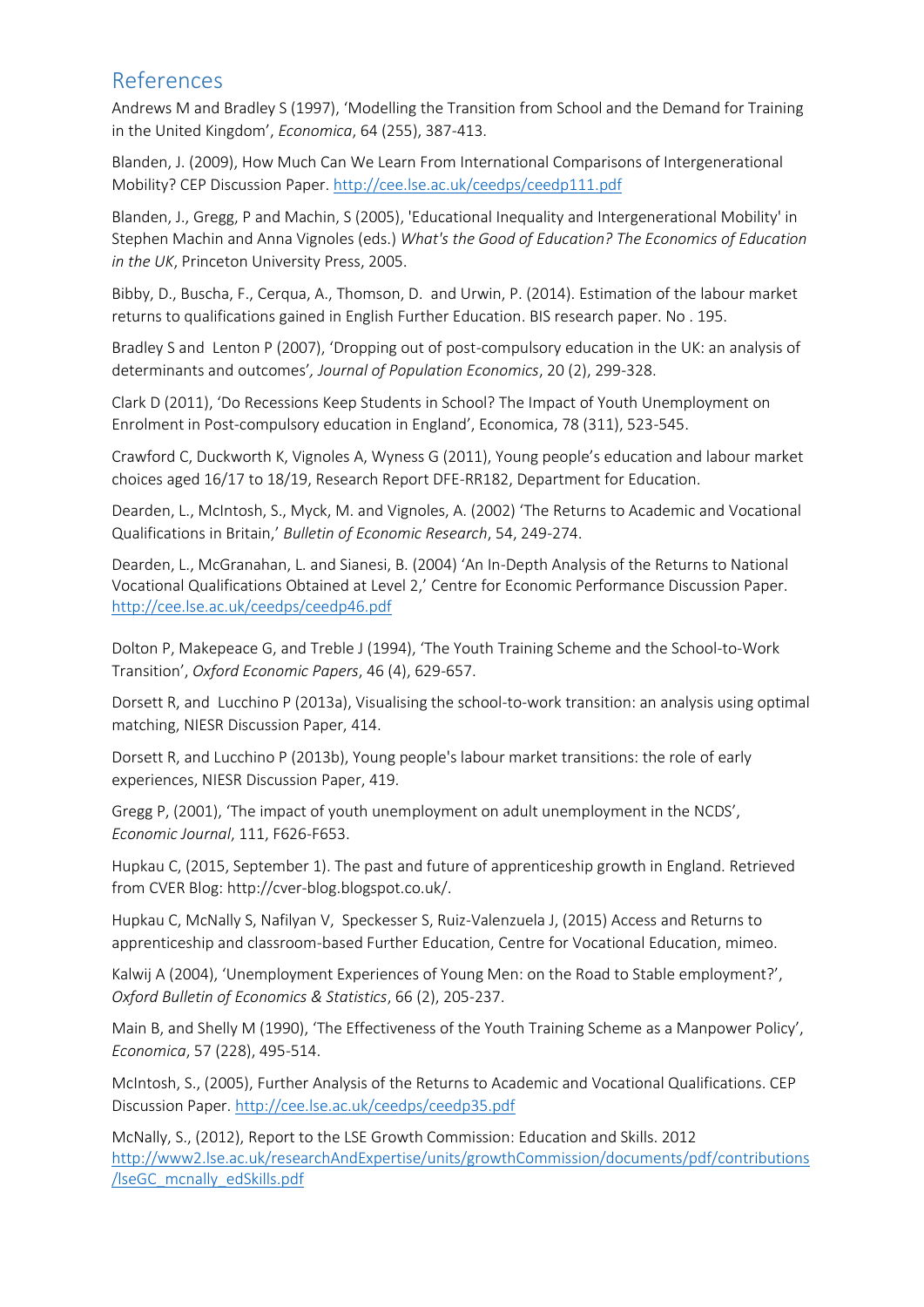LSE Growth Commission, (2013). Investing for Prosperity Report: Skills, Infrastructure and Innovation [http://www.lse.ac.uk/researchAndExpertise/units/growthCommission/documents/pdf/LSEGC-](http://www.lse.ac.uk/researchAndExpertise/units/growthCommission/documents/pdf/LSEGC-Report.pdf)[Report.pdf](http://www.lse.ac.uk/researchAndExpertise/units/growthCommission/documents/pdf/LSEGC-Report.pdf)

Mirza-Davies, J. (2015), NEET: Young People Not in Education, Employment or Training. House of Commons. Briefing Paper Number 06705, 21 May 2015. <file:///C:/Users/sm0040/Downloads/SN06705.pdf>

Narendranathan W, and Elias P (1993), 'Influences of Past History on the Incidence of Youth Unemployment: Empirical Findings for the UK'*, Oxford Bulletin of Economics & Statistics*, 55 (2), 161- 185.

Musset, P. and S. Field (2013), A Skills beyond School Review of England, OECD Reviews of Vocational Education and Training, OECD Publishing/OECD[. http://dx.doi.org/10.1787/9789264203594-en](http://dx.doi.org/10.1787/9789264203594-en)

Payne, J (2001), Work-Based Training for Young People, Data from the England and Wales Youth Cohort Study, Policy Studies Institute.

Speckesser, S,. De Coulon, A., and Dorsett, R., (2015). Youth transitions to and within the labour market (commissioned by BIS). Forthcoming.

Steedman H and J West (2003) 'Finding Our Way: Vocational Education in England CEP Occasional Paper No. 18 Ma[y http://cep.lse.ac.uk/pubs/download/occasional/op018.pdf](http://cep.lse.ac.uk/pubs/download/occasional/op018.pdf)

Steedman H, McIntosh S and A Green (2004) *International Comparisons of Qualifications: Skills Audit Update* DTI and DES RR548

Taylor M (2013), 'The labour market impacts of leaving education when unemployment is high: evidence from Britain', ISER Working Paper Series, 2013-12.

Tumino A, and Taylor M (2012), The impact of local labour market conditions on school leaving decisions, conference paper, Work Pensions and Labour Economics (WPEG) conference 2012.

Wiseman J, Roe P, Davies E, Speckesser S, and Vila-Belda Montalt J (2013), Economic, Social, and Personal Outcomes of Vocational Qualifications, London Borough of Newham, Jul 2013,http://www.newham.gov.uk/Documents/Misc/Research-VocationalQualificationsOutcomes.